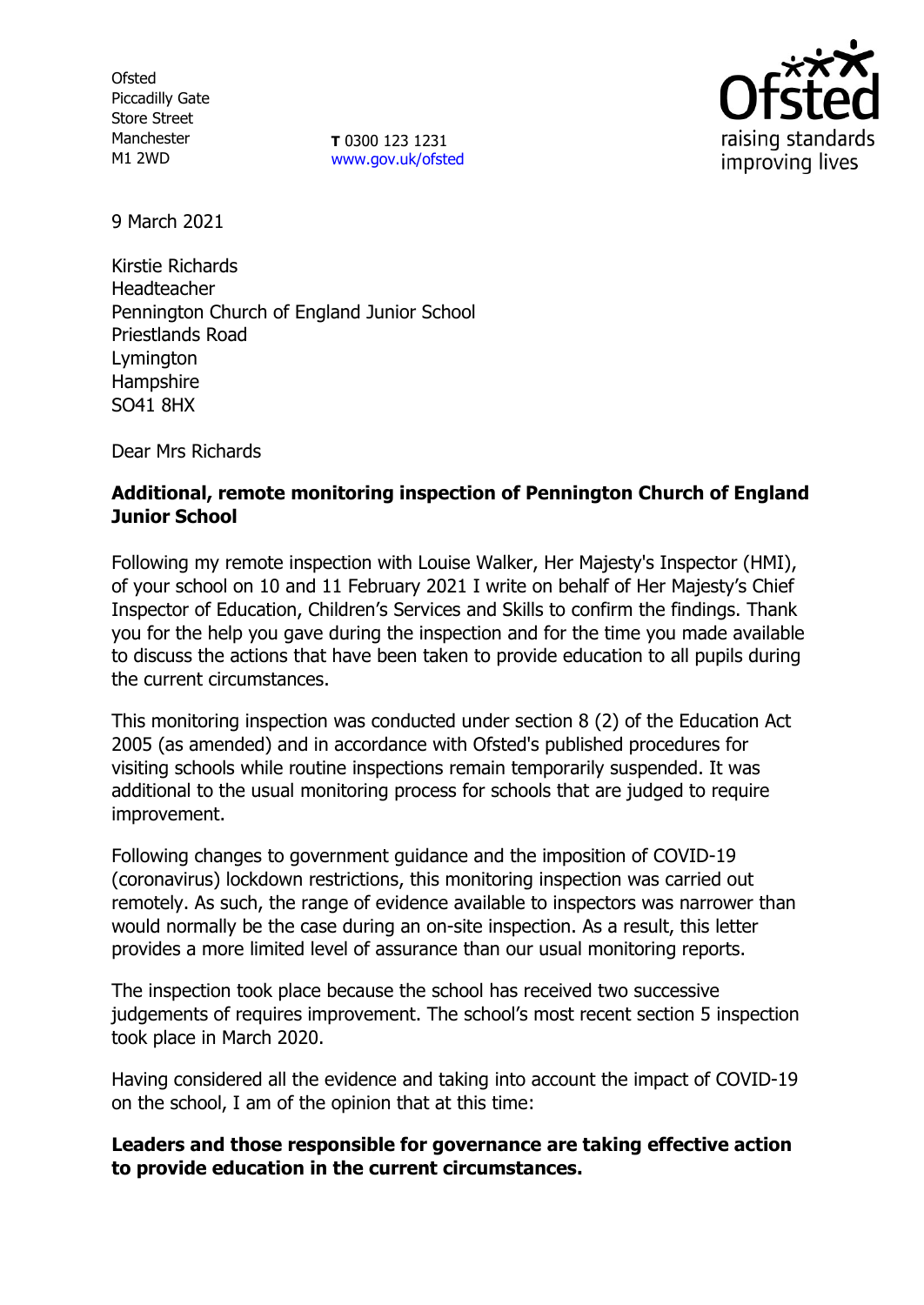

Leaders and those responsible for governance should take further action to:

- $\blacksquare$  ensure greater adherence to existing subject plans for teaching the wider curriculum now so that pupils do not fall behind in their learning
- continue the review of the wider curriculum as a priority so that pupils benefit from the changes as soon as possible.

### **Context**

- Since the last inspection, the school has appointed a new special educational needs coordinator (SENCo). A governor left in December 2020 and is yet to be replaced.
- During the autumn term 2020, approximately one in five pupils had to be educated remotely. No class or year group was more affected than others.
- At the time of the inspection, a quarter of pupils were being educated on site. Well over half of vulnerable pupils were attending school. The vast majority of pupils with an education, health and care plan were also learning on site.
- The school's SENCo is currently absent. The headteacher is managing the special educational needs and/or disabilities (SEND) provision until the SENCo's return.

## **Main findings**

- Leaders worked hard at the beginning of the partial closure of schools in January 2021 to ensure that the majority of remote learning can be provided online. They secured donations from the local community to make sure that any pupil in need of a laptop has been provided with one. Teachers have worked well with parents so that they are more confident using the technology at home with their children. Leaders keep careful check that pupils at home are engaged in learning. Systems for feeding back to pupils on their learning are evolving.
- Work to improve the curriculum following the last inspection started in earnest last autumn term. Leaders prioritised mathematics, English and religious education. The redesign of the wider curriculum is not as advanced. Leaders have made it clear to staff that online learning should maintain the changes in the core subjects. They have not directed the coverage of other subjects in the same way. Therefore, pupils have a daily diet of reading, writing and mathematics based on the new curriculum plans. Teachers supplement this learning with a selection of activities from other subjects during the week.
- The new reading curriculum means that lessons are more structured. All staff have been trained to teach phonics so that gaps in pupils' early reading skills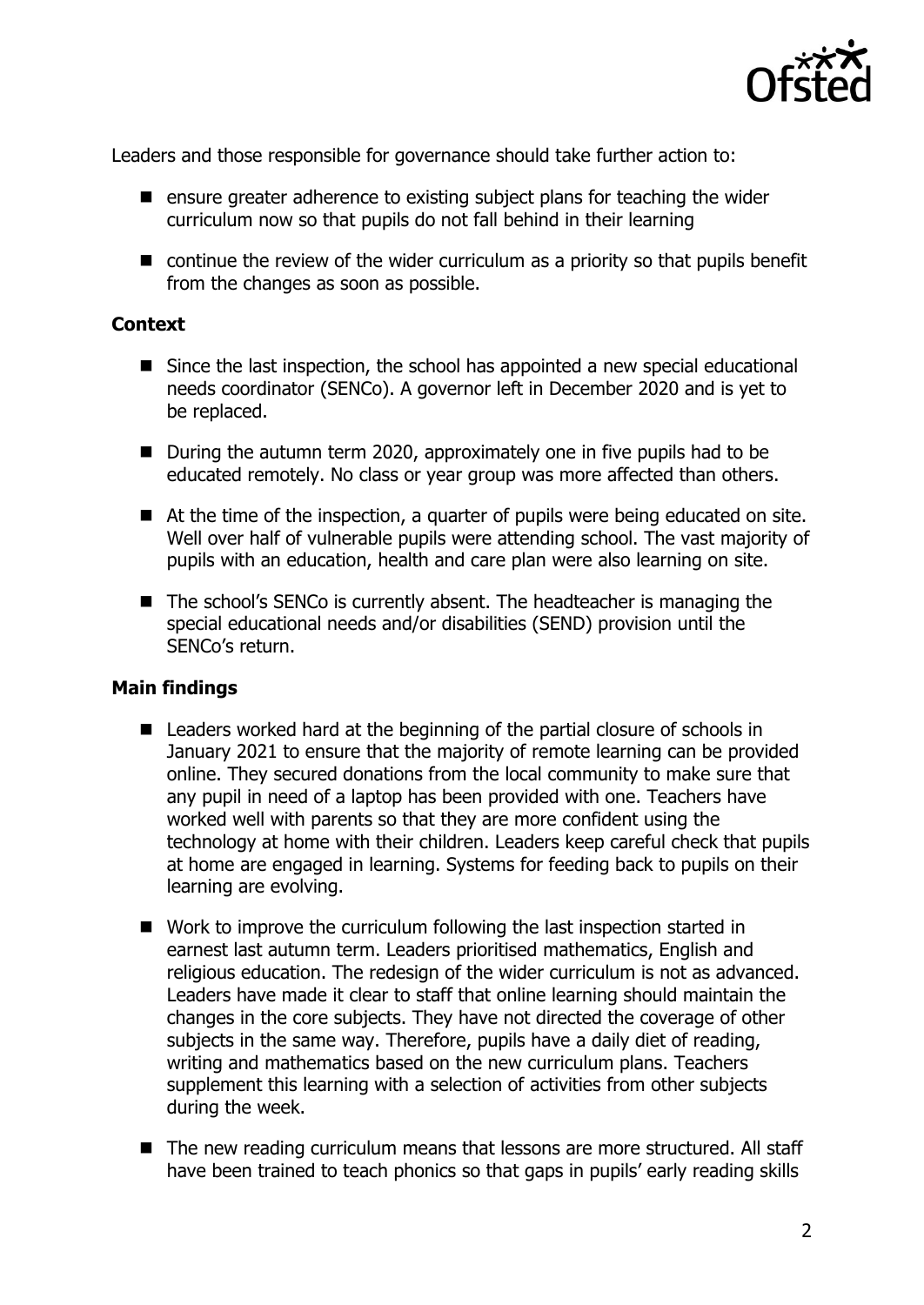

are tackled. Each reading lesson begins with activities that consolidate pupils' skills. Teachers match tasks carefully according to the age and reading ability of the pupils. Early signs are that pupils' fluency in their reading is improving. This approach has continued during the current partial closure of schools. Since September, staff have made sure that all pupils have access to electronic copies of reading books. This means that no one misses out. The weakest readers, in school or at home, receive additional support from teaching assistants to help them make progress.

- Staff are very aware of the needs of their vulnerable pupils. They encourage them into school wherever possible. Teachers monitor closely those who are learning remotely. They ensure that they are in frequent contact with this group of pupils.
- Leaders know how important it is to remove barriers to the learning of pupils with SEND. Since the last inspection, they have ensured that teachers adapt learning according to the needs of their pupils. Leaders have plans to further develop the special resource base as well as support for pupils with SEND across the school. They have had to delay putting some of these strategies into action during the current circumstances. Pupils with SEND who are attending school continue to get their usual additional support. Staff make regular contact with the families of pupils who are learning from home. They provide thoughtful and often personalised support for parents to help their children.
- Governors are well informed and focused on the school's priorities. They have a realistic view of the school's current position as well as a focus on the aims for the future. Governors assure themselves of what education the school provides through a structured monitoring process. They have been able to continue this virtually. Through their meetings with senior leaders, governors have been able assure themselves of the quality and range of learning pupils receive.
- The local authority has offered a range of support and challenge to the school. Advisers have delivered training to support the development of the reading strategy in the school. This has meant that staff have become proficient in their phonics knowledge and teaching. The local authority's challenge and support have helped to improve the work of the governing body.

## **Evidence**

This inspection was conducted remotely. We spoke to you, other senior leaders, pupils, staff, representatives of those responsible for governance and of the local authority to discuss leaders' actions to provide education to all pupils during a national lockdown.